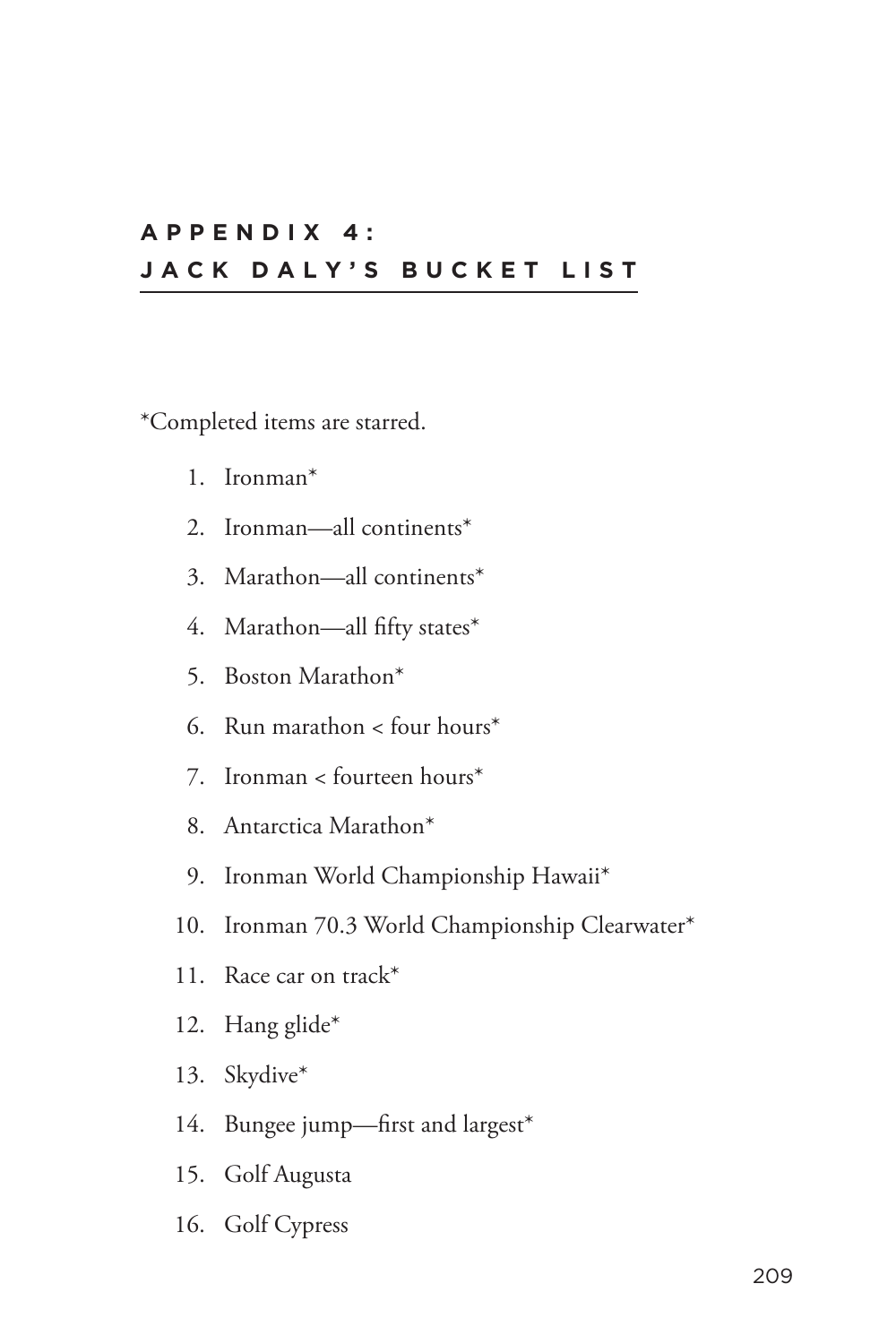- 17. Golf Pine Valley\*
- 18. Golf Pebble Beach\*
- 19. Attend Ryder Cup\*
- 20. Hole in one
- 21. Golf with high-profile pro golfer
- 22. Attend the Masters\*
- 23. Golf St. Andrews
- 24. Play in a Pro-Am Golf Tourney
- 25. Play Top 100 Golf Courses in United States
- 26. Attend US Open Golf Tourney\*
- 27. Run Great Wall Marathon\*
- 28. Alcatraz Triathlon
- 29. Catch marlin deep-sea fishing\*
- 30. White-water raft in Idaho\*
- 31. Attend NCAA basketball finals\*
- 32. Climb a mountain of note\*
- 33. Attend Kentucky Derby\*
- 34. Attend Olympic event
- 35. Bike ride across United States
- 36. Eco-Challenge
- 37. Hang glide / parasail\*
- 38. Cruise Mediterranean\*
- 39. All Hawaiian Islands\*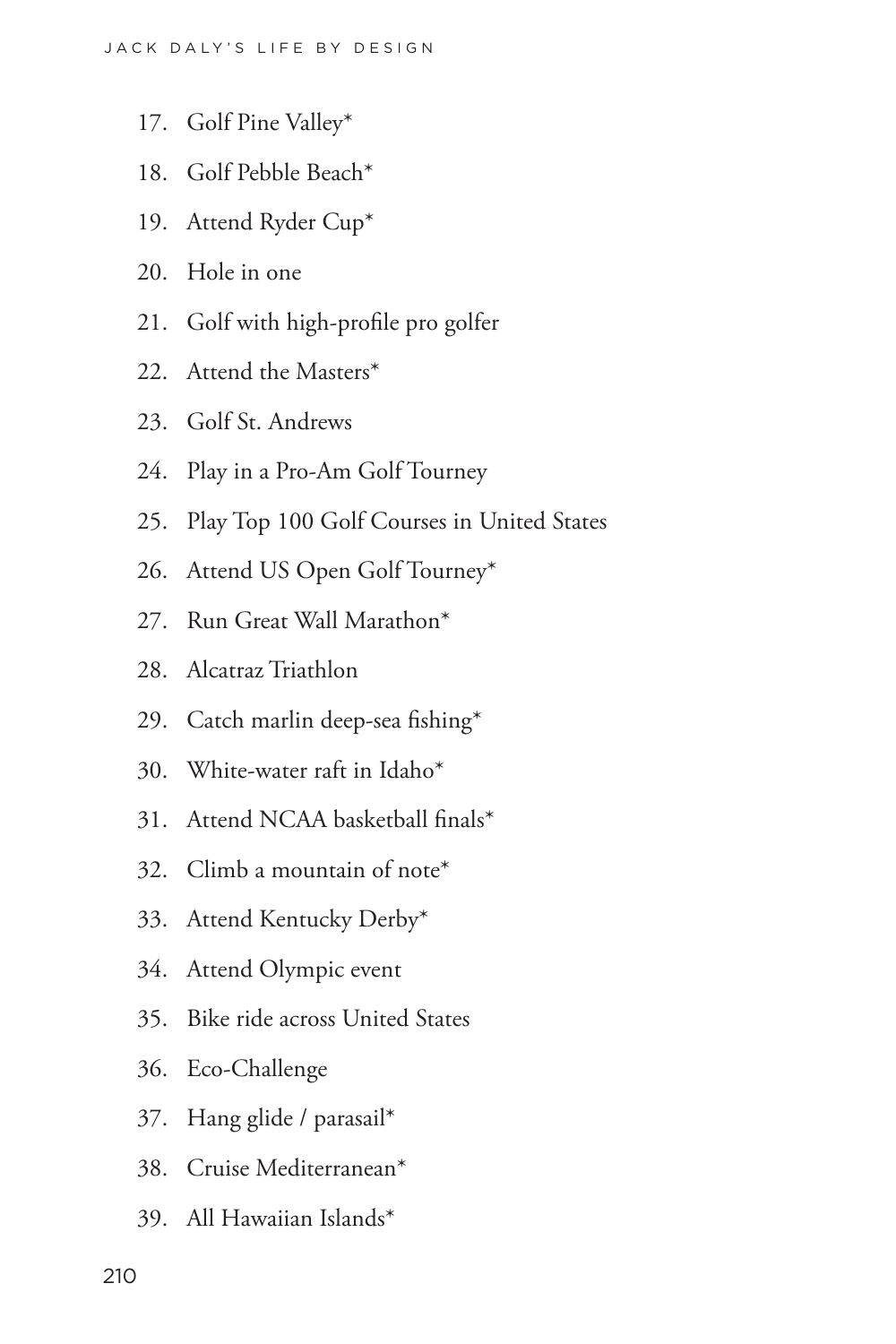- 40. Grand Canyon\*
- 41. Vegas, baby\*
- 42. Fall season in New England\*
- 43. California wine country\*
- 44. Explore Australia\*
- 45. Greek islands\*
- 46. Athens, Greece / Acropolis\*
- 47. Alaska cruise and midnight marathon\*
- 48. Russia: Moscow / St. Petersburg\*
- 49. China\*
- 50. France: Paris / Eiffel Tower\*
- 51. Explore Brazil\*
- 52. Wine country, Italy
- 53. Wine country, France
- 54. Madrid, Spain / Portugal
- 55. Singapore\*
- 56. Peru / Galapagos Islands\*
- 57. Argentina\*
- 58. Dubai\*
- 59. Mardi Gras\*
- 60. Taj Mahal (India)\*
- 61. Munich, Germany\*
- 62. Tokyo\*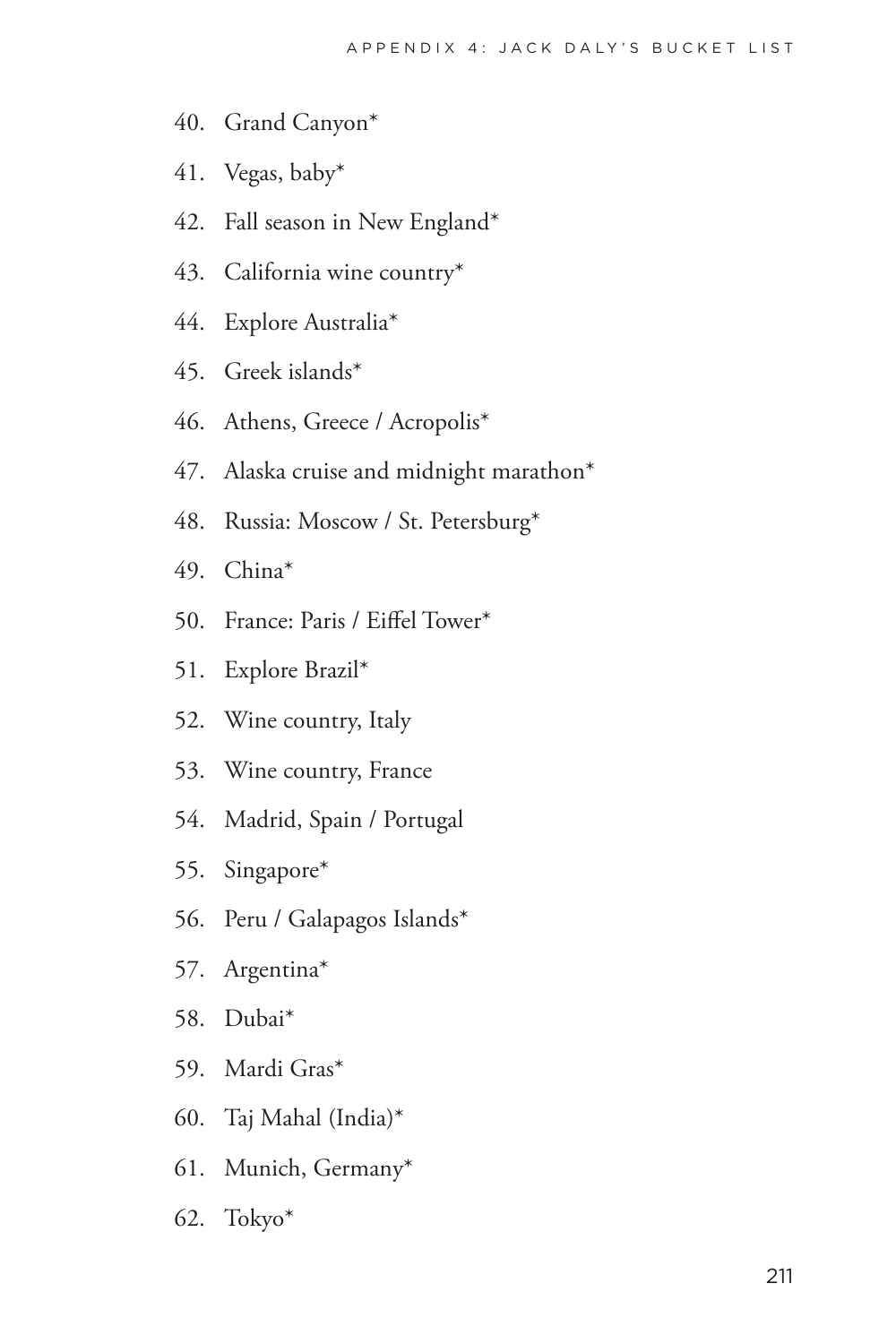- 63. Windsor Castle\*
- 64. London exploration\*
- 65. Rome exploration\*
- 66. Cancun\*
- 67. Bermuda\*
- 68. Caribbean cruise\*
- 69. Barcelona\*
- 70. Florence, Italy\*
- 71. Cruise Danube\*
- 72. Venice\*
- 73. Netherlands\*
- 74. Egypt/pyramids
- 75. Milford Sound / New Zealand\*
- 76. Yosemite\*
- 77. Niagara Falls\*
- 78. Ayers Rock / Outback Australia\*
- 79. India\*
- 80. World Trade Towers, NYC\*
- 81. Vatican / St. Peter's\*
- 82. Vienna, Austria\*
- 83. Stratford-upon-Avon\*
- 84. Colonial Williamsburg, Virginia\*
- 85. Great Barrier Reef\*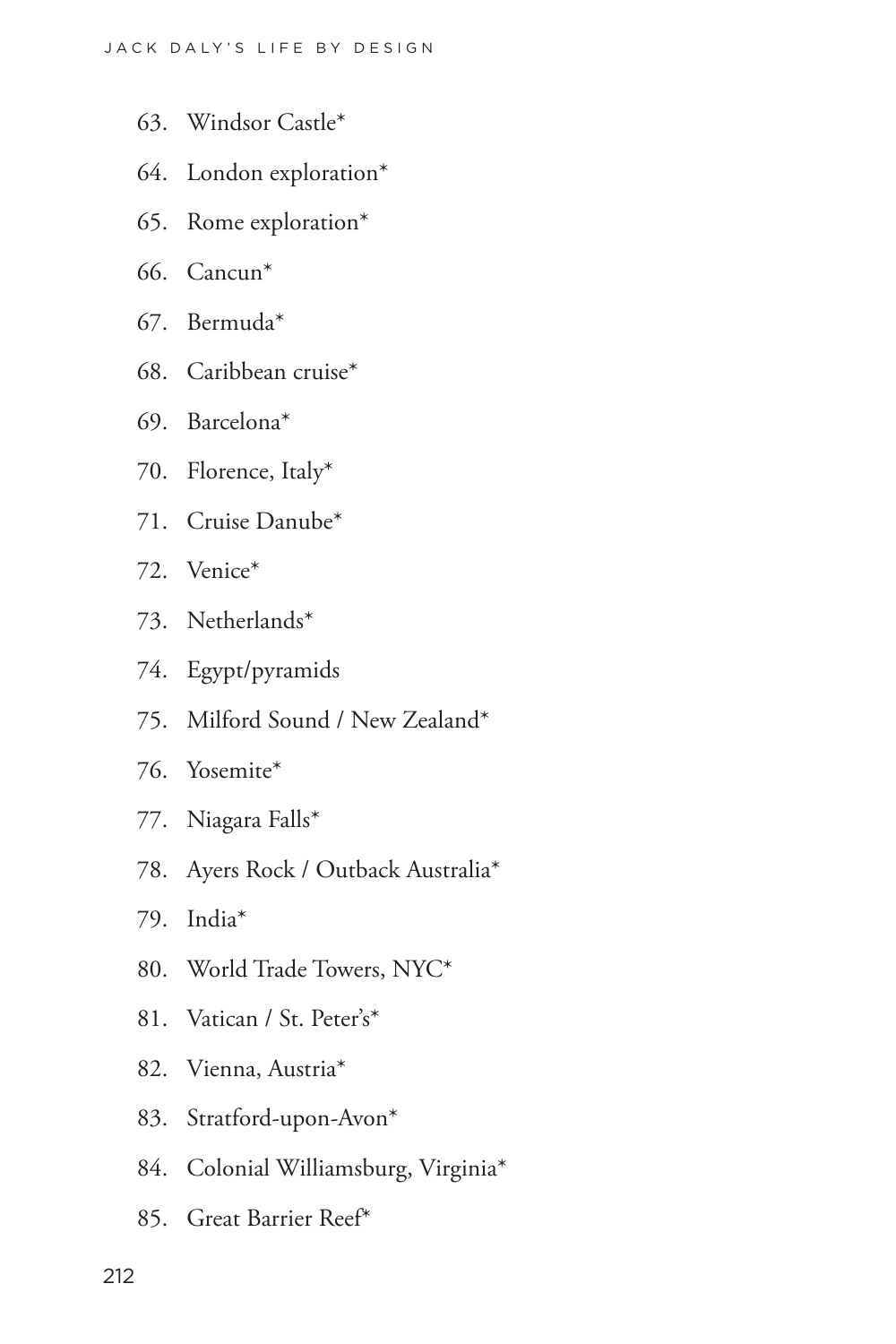- 86. Barossa wine country, Australia\*
- 87. Daintree Rainforest\*
- 88. Istanbul\*
- 89. Ephesus, Turkey\*
- 90. Budapest\*
- 91. Dublin, Ireland\*
- 92. Edinburgh, Scotland\*
- 93. Empire State Building, NYC\*
- 94. Officer in military\*
- 95. BS and MBA degrees\*
- 96. Become an A-list speaker\*
- 97. Set up Adam in business\*
- 98. Write business book\*
- 99. Write book on my life journey
- 100. Celebrate fiftieth wedding anniversary (forty-seven and Bonnie passed)\*
- 101. African safari\*
- 102. Ride in a jet fighter plane\*
- 103. Rock & Roll Hall of Fame\*
- 104. Regular platelets donor > one hundred times\*
- 105. Sydney Bridge walk\*
- 106. Hot-air balloon ride\*
- 107. Have a role in a movie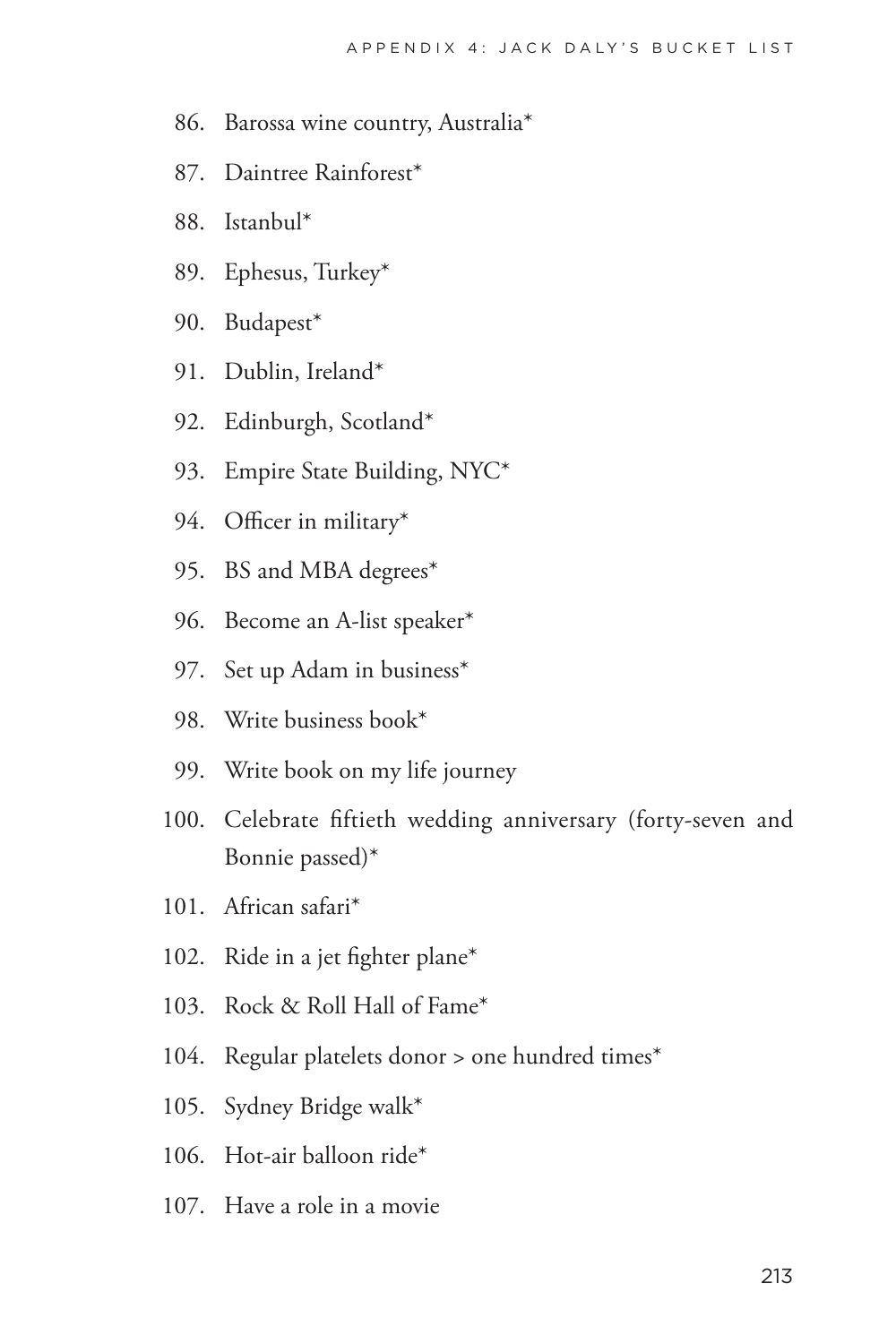- 108. Playboy Mansion visit\*
- 109. Visit NY and Chi-X trading floor\*
- 110. DC: Smithsonian and Capitol\*
- 111. Visit presidential libraries\*
- 112. Play blackjack at Monte Carlo Casino\*
- 113. Meet a president at White House
- 114. Sleep in a castle\*
- 115. Kiss the Blarney Stone\*
- 116. Own a second home\*
- 117. Meet David Copperfield with Adam\*
- 118. Be active grandparent\*
- 119. Leave 15 percent estate to charity
- 120. Live to 125!
- 121. Stand under the Hollywood sign\*
- 122. New Year's Eve in Vegas\*
- 123. Grand Ole Opry / Nashville \*
- 124. Zion National Park\*
- 125. Pike Market—Seattle\*
- 126. Original Starbucks\*
- 127. Visit White House\*
- 128. Changing of the Guard at Buckingham Palace\*
- 129. Sunset in Santorini\*
- 130. Tour a windmill—Holland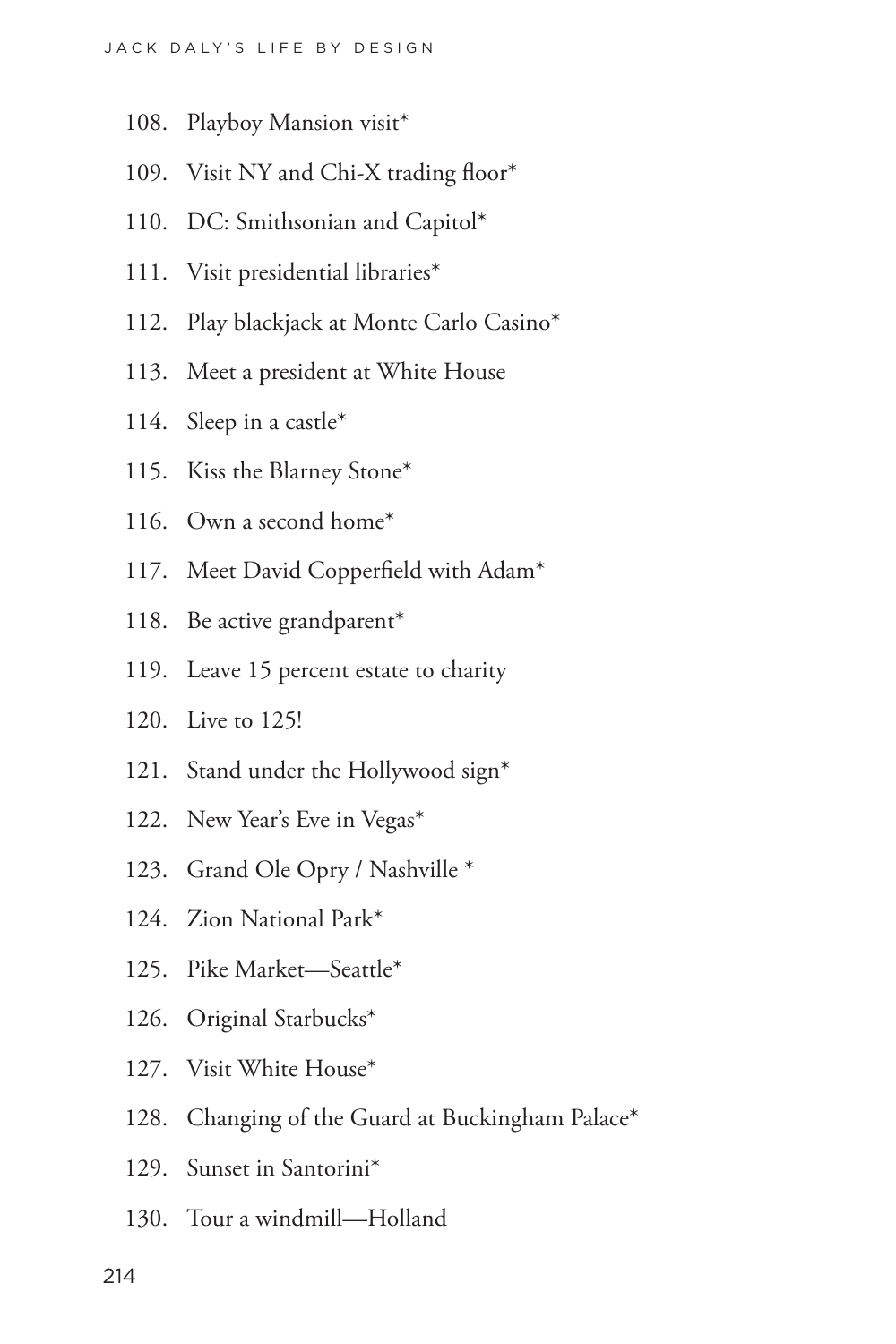- 131. Climb to Big Buddha—Hong Kong
- 132. Soak in Blue Lagoon—Iceland
- 133. Hear pope speak at Vatican
- 134. Make a wish at Trevi Fountain—Italy\*
- 135. Leaning Tower of Pisa\*
- 136. Ride a Vespa in foreign country\*
- 137. Explore Van Gogh Museum—Netherlands\*
- 138. See Gaudi's La Sagrada Familia—Spain\*
- 139. Hear the call to prayer at Blue Mosque—Turkey\*
- 140. Albuquerque Balloon Festival\*
- 141. National Cherry Blossom Festival—DC\*
- 142. Walk on a black-sand beach\*
- 143. Meet a world leader\*
- 144. Attend a boxing match
- 145. Attend a film premiere\*
- 146. Attend a murder-mystery dinner\*
- 147. Eat in a blindfolded dinner gala\*
- 148. Be a game show contestant
- 149. Be on the cover of a magazine\*
- 150. Get hypnotized
- 151. Pose with a figure at a wax museum\*
- 152. Attend a Cirque du Soleil show\*
- 153. See a Vegas show\*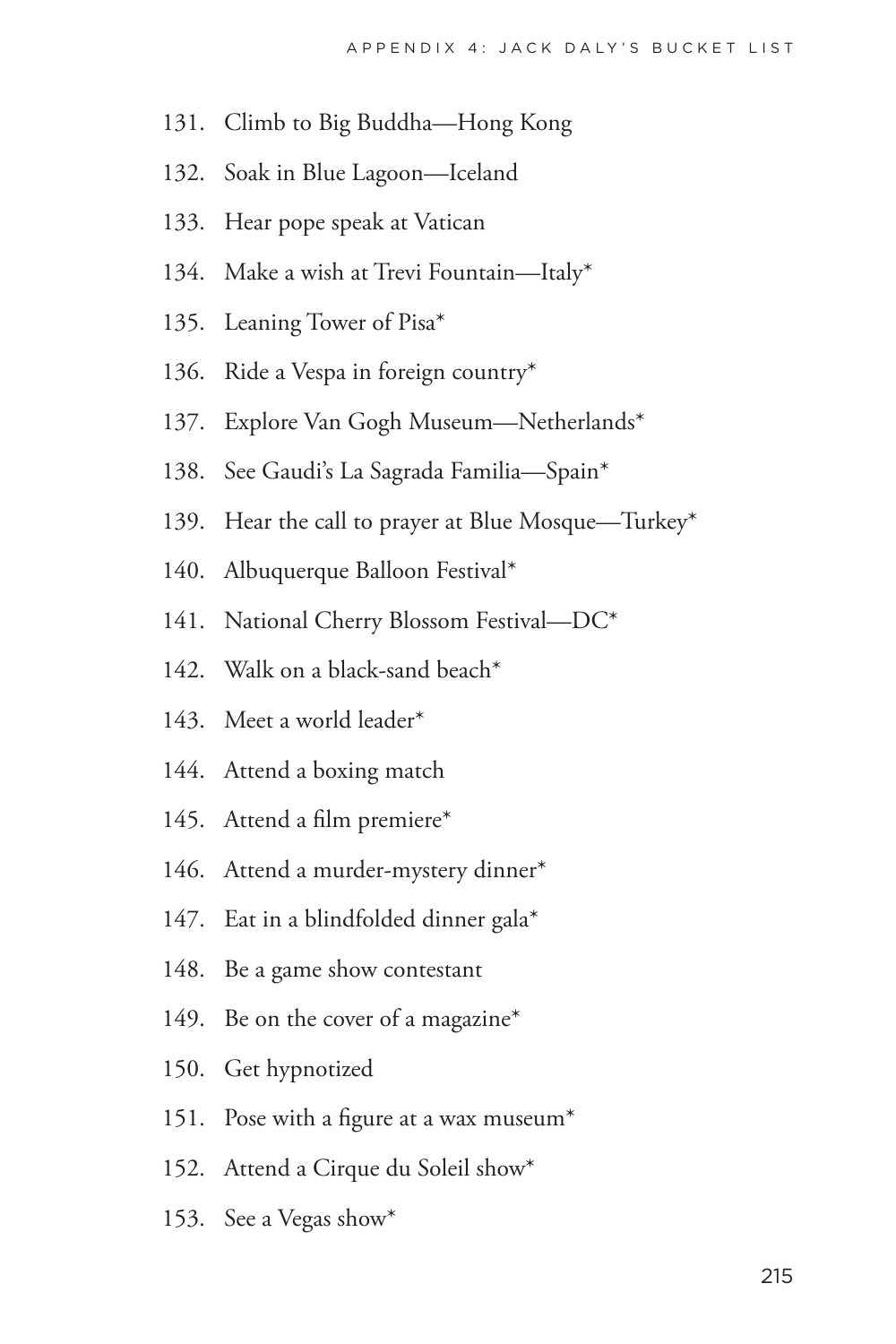- 154. Charter a yacht\*
- 155. Hole number sixteen at Phoenix Open\*
- 156. Get a tattoo\*
- 157. Be present at a birth\*
- 158. Build a house with Habitat for Humanity
- 159. Donate one thousand books\*
- 160. Learn and play curling\*
- 161. Stand-up paddleboard\*
- 162. Bikram hot yoga class
- 163. Drive a snowmobile
- 164. Fly in a blimp
- 165. Sleep in an ice hotel
- 166. Visit a ghost town\*
- 167. Helicopter into the Grand Canyon\*
- 168. Dance at carnival in Rio de Janeiro
- 169. Drink Guinness in Dublin\*
- 170. Drink red wine in Chile\*
- 171. Do a Polar Bear Plunge
- 172. Zipline\*
- 173. Cross Abbey Road Crossing—London
- 174. See the Mona Lisa—Paris\*
- 175. Visit beaches at Normandy—France\*
- 176. Visit redwood forest\*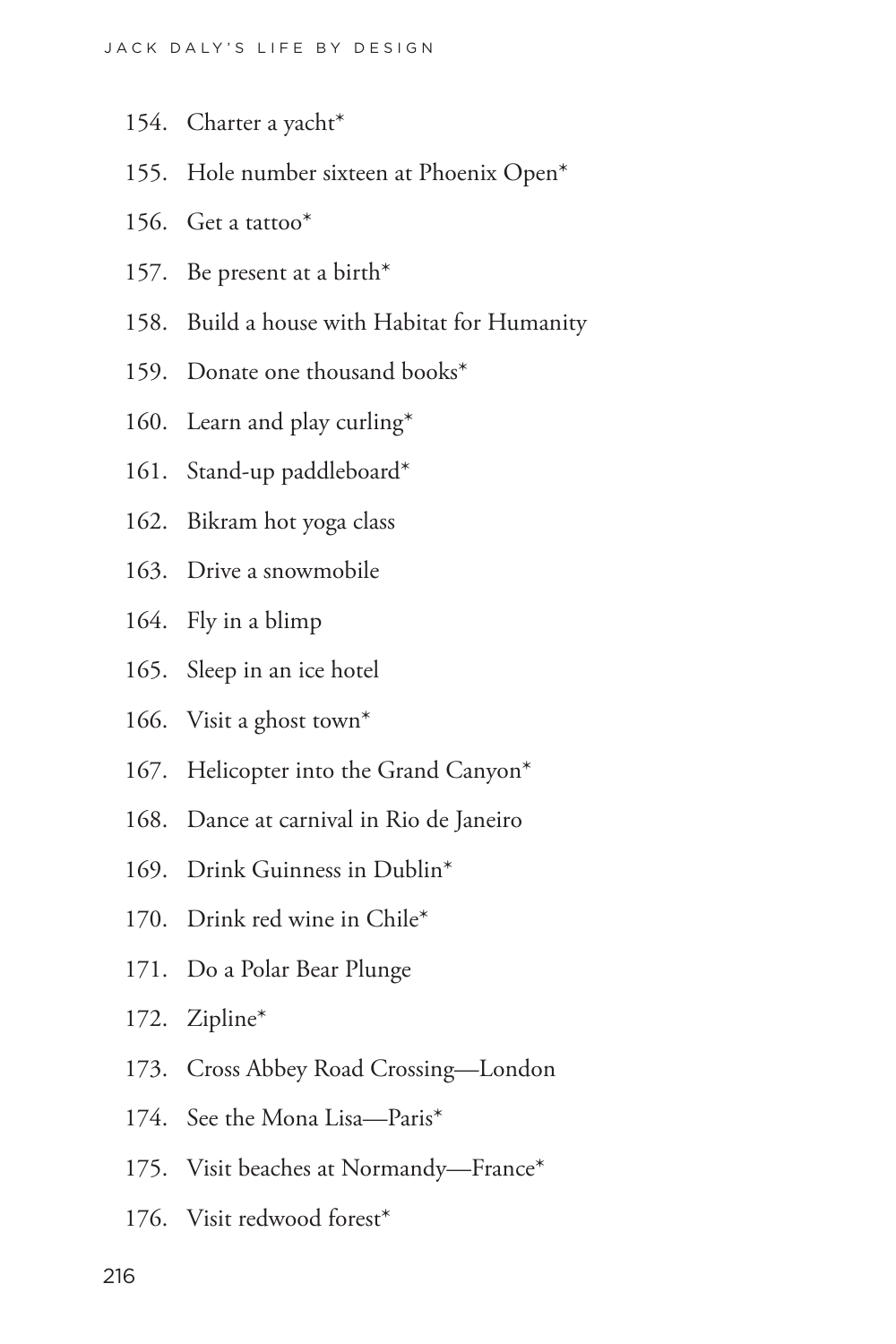- 177. Air Combat USA\*
- 178. Attend World Series
- 179. Attend Mardi Gras—New Orleans\*
- 180. Visit Prague
- 181. Visit Kuala Lumpur—Malaysia\*
- 182. Visit Hong Kong
- 183. Visit Shanghai\*
- 184. Ride ATVs\*
- 185. Certified for sailboating\*
- 186. Swim with stingrays\*
- 187. Camel ride on Broome Beach—Australia\*
- 188. Relax in a natural hot spring\*
- 189. Ride horse and carriage\*
- 190. See the salmon run
- 191. Shear a sheep
- 192. Win age group—triathlon 70.3\*
- 193. Win Ironman age group
- 194. Win age group—Olympic triathlon\*
- 195. Qualify and compete in USA Triathlon Nationals\*
- 196. Compete as member of Team USA in World Long Course Tri\*
- 197. 365 photo challenge book\*
- 198. Cross the Panama Canal\*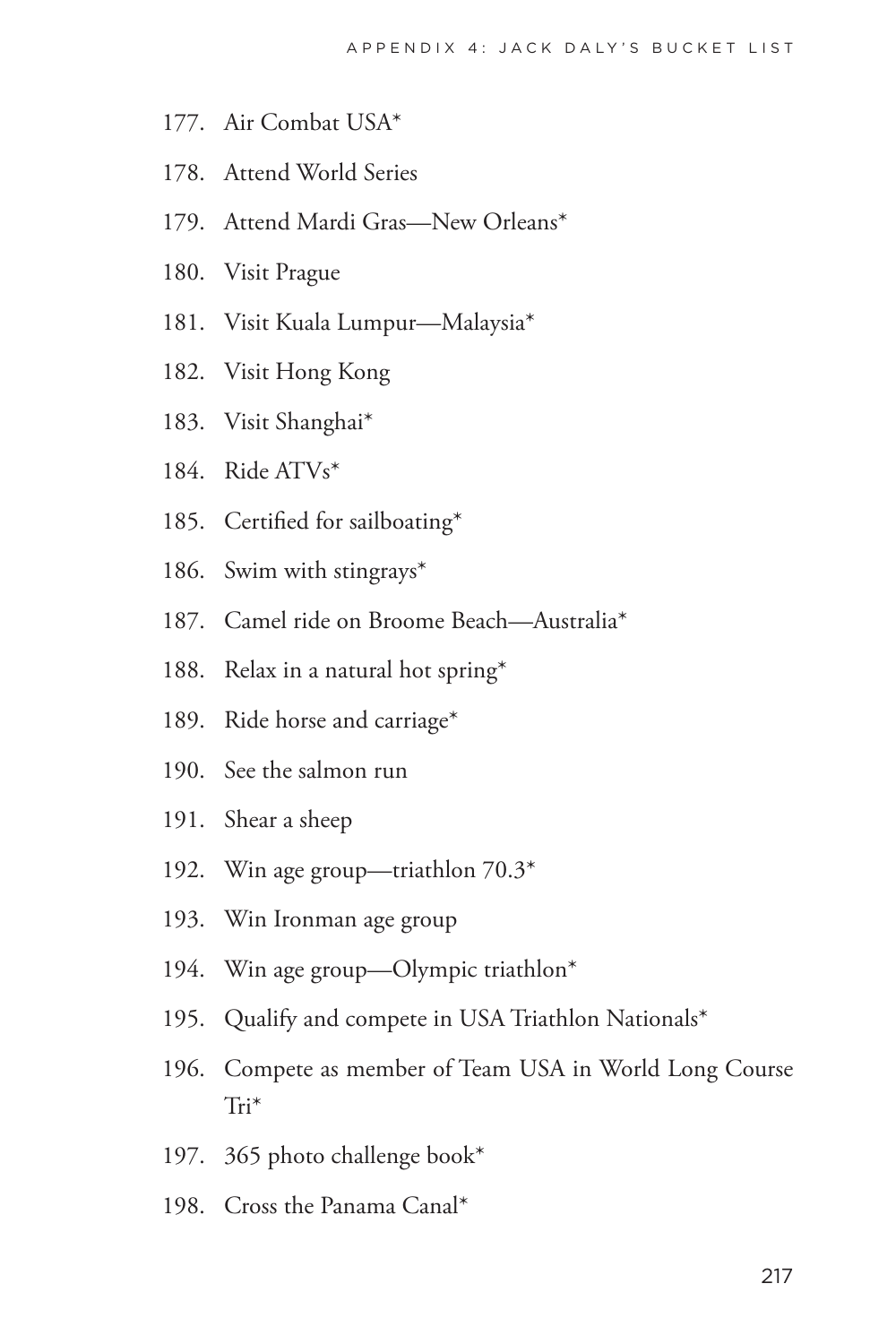- 199. Do an Everglades tour\*
- 200. Visit Bhutan
- 201. Be recognized worldwide as authority in my field\*
- 202. Arrive by seaplane\*
- 203. Kayak the Chicago River\*
- 204. Climb a glacier\*
- 205. Visit Antarctica\*
- 206. Visit Patagonia—Chile\*
- 207. Bike Big Sur
- 208. Attend a presidential inauguration
- 209. Deliver a TED Talk
- 210. Attend a Bat Mitzvah\*
- 211. Attend Super Bowl\*
- 212. Attend Final Four\*
- 213. Fourth of July in DC\*
- 214. Ride a double-decker bus in London\*
- 215. Carry the Olympic torch
- 216. Finish a corn maze
- 217. Fly in a private jet\*
- 218. Go indoor skydiving\*
- 219. Mush a dogsled\*
- 220. Marathon at North Pole\*
- 221. Play bocce ball\*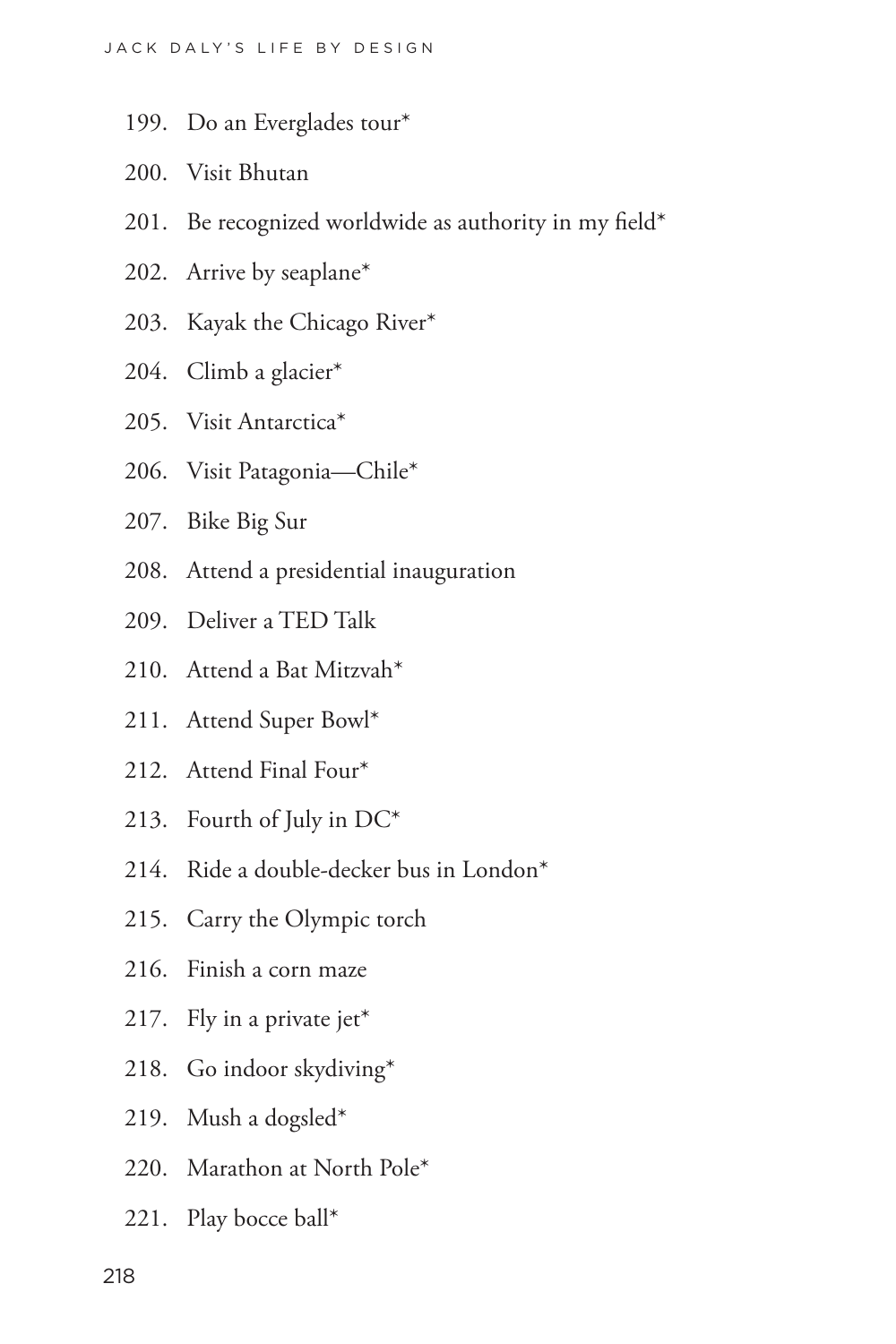- 222. Push a stone at Stonehenge
- 223. Read fifty-two books in one year
- 224. Ride a helicopter\*
- 225. See Old Faithful in Yellowstone
- 226. Tour Acropolis in Greece\*
- 227. Sleep in a rainforest\*
- 228. Overnight in a treehouse\*
- 229. Speak in a foreign country with a translator\*
- 230. Stand on the equator\*
- 231. Visit Anne Frank's house—Amsterdam
- 232. Write a children's book
- 233. Climb a rock wall\*
- 234. Win age group—marathon\*
- 235. Swim with a dolphin\*
- 236. Night snorkel with manta rays\*
- 237. Drive across USA coast to coast\*
- 238. Visit a concentration camp\*
- 239. Experience weightlessness—zero gravity
- 240. Visit active volcano\*
- 241. Run with bulls in Pamplona
- 242. See Mount Rushmore\*
- 243. Eat a meal from world-class chef\*
- 244. Ride a gondola in Venice\*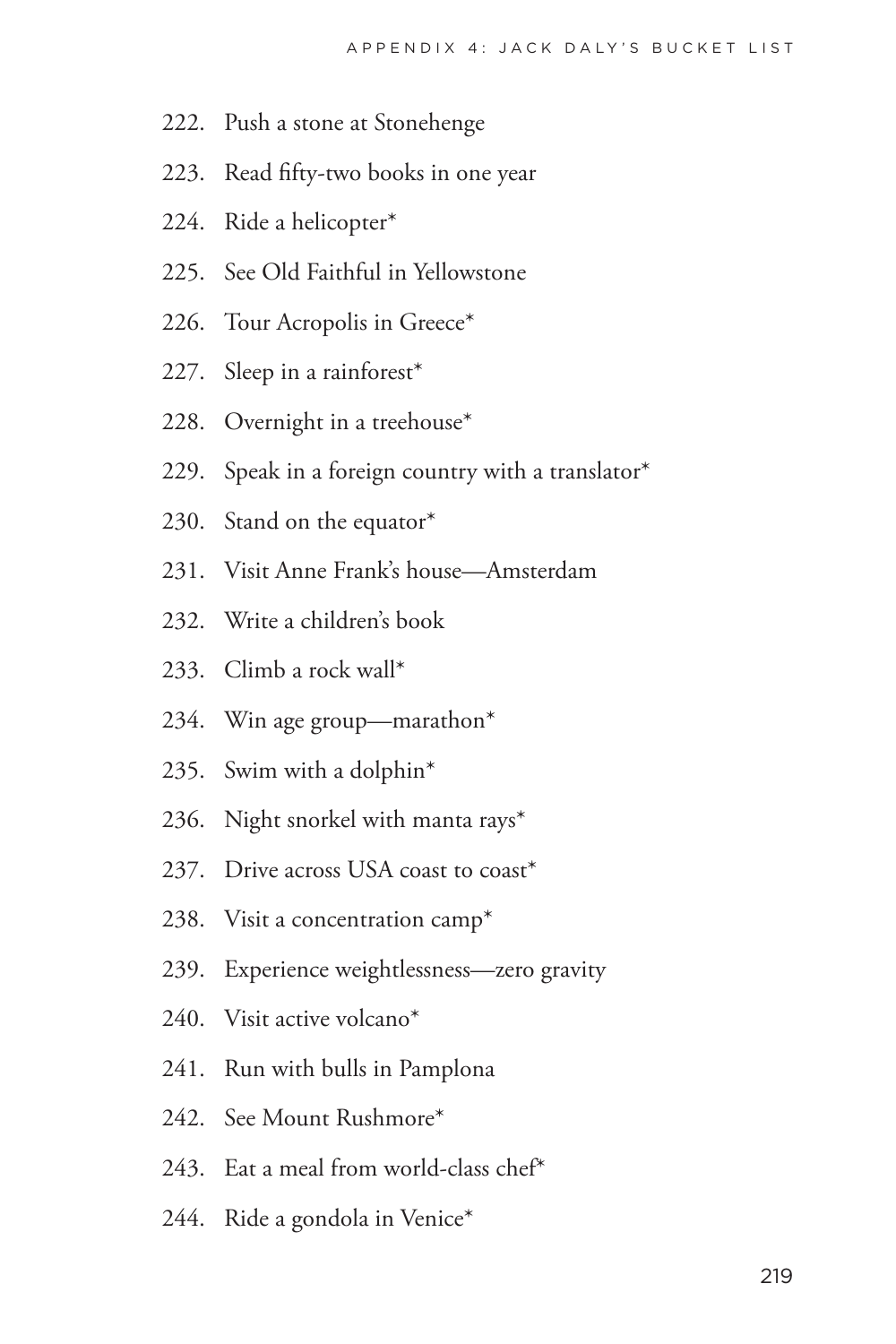- 245. Learn to surf\*
- 246. Visit the Hoover Dam
- 247. Hike Rim2Rim Grand Canyon\*
- 248. Visit Christ the Redeemer Statue\*
- 249. Walk Colosseum in Rome\*
- 250. Visit Machu Picchu via Inca Trail\*
- 251. Visit Jerusalem\*
- 252. Give a commencement speech
- 253. Fly an airplane\*
- 254. Eat at a Brazilian steakhouse, in Brazil\*
- 255. Visit the Louvre—Paris\*
- 256. Visit Saint Mark's Basilica—Venice\*
- 257. Visit Dubrovnik in Croatia\*
- 258. Edge walk the tower in Auckland, New Zealand\*
- 259. Watch baseball game at Wrigley Field\*
- 260. Set up passive income streams\*
- 261. Ride a Segway\*
- 262. Watch a Broadway play\*
- 263. Visit Sistine Chapel\*
- 264. Ride London Eye\*
- 265. Visit Victoria Falls
- 266. Visit Sydney Opera House\*
- 267. Walk Golden Gate Bridge\*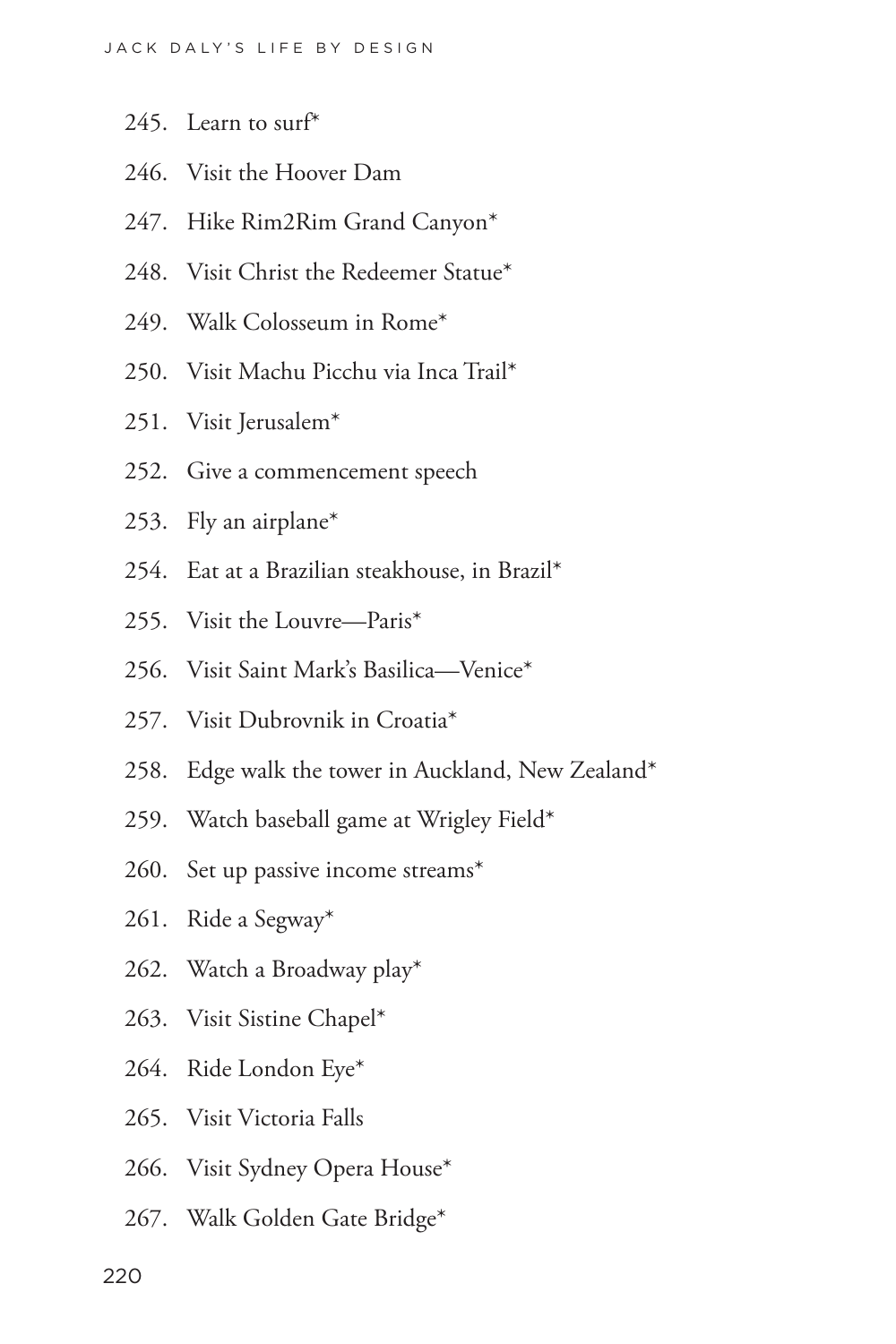- 268. Visit Grand Tetons / American safari\*
- 269. Crater Lake Rim Runs Oregon—Register Jan 1
- 270. Catalina Island Eco Marathon—Early Nov
- 271. Go to Duke basketball camp
- 272. Visit/tour Cia\*
- 273. Air Force One
- 274. Ryder Cup\*
- 275. Visit Pompeii\*
- 276. Yankee Stadium\*
- 277. Basketball Hall of Fame\*
- 278. Fenway Park\*
- 279. Wrigley Field\*
- 280. Olympic Club Golf\*
- 281. Horseback riding\*
- 282. White-water rafting\*
- 283. Sequoia National Park\*
- 284. West Point\*
- 285. Air Force Academy\*
- 286. Navy SEALs Coronado Tour\*
- 287. Northern Lights\*
- 288. Climb Wayna Picchu\*
- 289. Climb Kilimanjaro
- 290. Chile wine country\*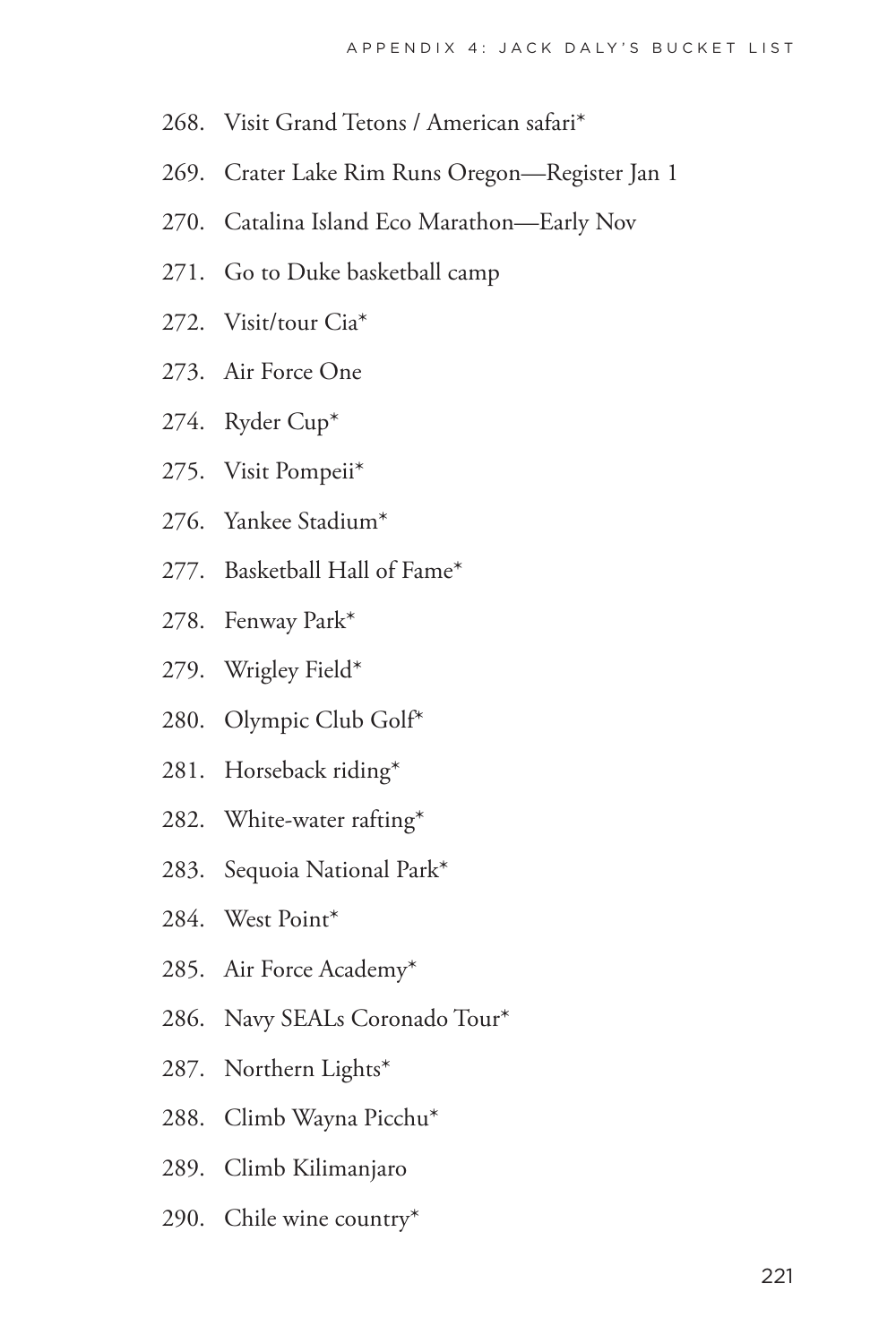- 291. Royal Gorge Suspension Bridge\*
- 292. Graceland
- 293. John Muir Trail in Yosemite
- 294. Potato Chip Rock San Diego\*
- 295. Learn to play half a song on piano
- 296. Uganda Gorilla Safari
- 297. Diamond Head Summit\*
- 298. Koko Crater Summit\*
- 299. Cuba marathon\*
- 300. Israel\*
- 301. Vietnam\*
- 302. Bali/Indonesia\*
- 303. Pearl Harbor\*
- 304. Velodrome\*
- 305. Guatemala
- 306. Costa Rica
- 307. Amalfi Coast
- 308. Lisbon
- 309. Iceland
- 310. Sweden/Norway
- 311. Wrap a snake around my neck
- 312. Host a family reunion\*
- 313. Kiss on top of a Ferris wheel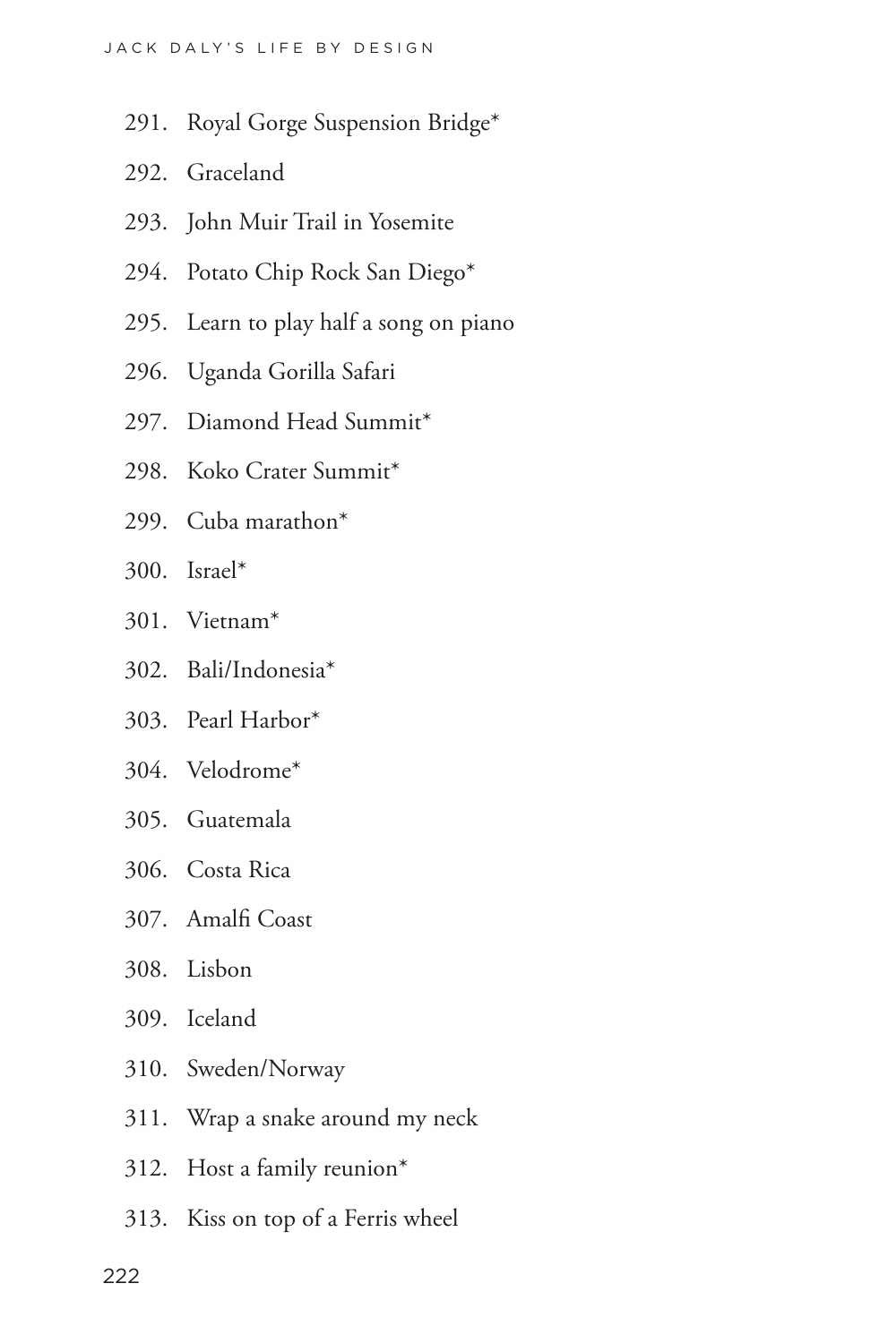- 314. Receive a fan letter\*
- 315. Share cab with stranger\*
- 316. Blow glass
- 317. Refinish a piece of furniture\*
- 318. Be on a radio show\*
- 319. Bet at the dog races\*
- 320. Dance on a bar\*
- 321. Dance with Ellen DeGeneres
- 322. Go to movie by myself\*
- 323. Be in the newspaper\*
- 324. Ride a mechanical bull\*
- 325. See a 3D movie\*
- 326. See the Tour de France
- 327. Set a Guinness World Record\*
- 328. Walk the red carpet
- 329. Get a mani/pedi\*
- 330. Have a professional photo shoot\*
- 331. Puerto Rico / San Juan\*
- 332. Nepal/Katmandu\*
- 333. Delhi/India\*
- 334. Sri Lanka\*
- 335. Attend *Price Is Right* show\*
- 336. PGA Tourney\*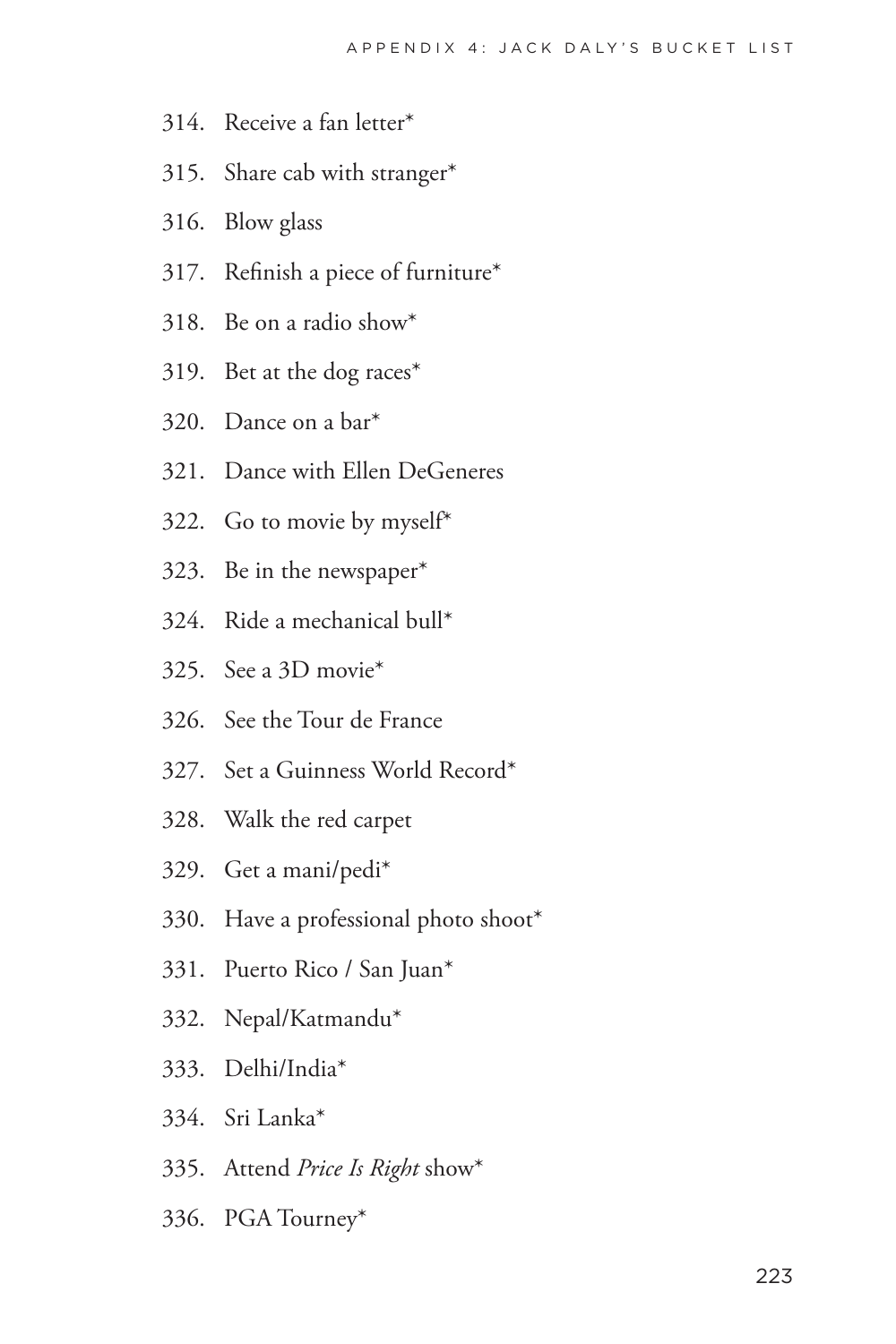- 337. Churchill War Room
- 338. Bangkok—float market and elephant ride\*
- 339. Rim2Rim2Rim\*
- 340. Jakarta\*
- 341. Surabaya/Philippines\*
- 342. Manila\*
- 343. Vietnam Tunnels / Saigon\*
- 344. Magic Castle\*
- 345. Kenya\*
- 346. Kayak downtown Chicago\*
- 347. Havana, Cuba\*
- 348. Rappelling a cliff\*
- 349. Holy City / Western Wall\*
- 350. Makhtesh erosion crater\*
- 351. Hike Masada\*
- 352. Dead Sea float / lowest place on earth\*
- 353. Bethlehem\*
- 354. World Holocaust Center / Jerusalem\*
- 355. Witness wild beast migration\*
- 356. Have palm read
- 357. Fly in private jet\*
- 358. Eat insect\*
- 359. Stomp grapes\*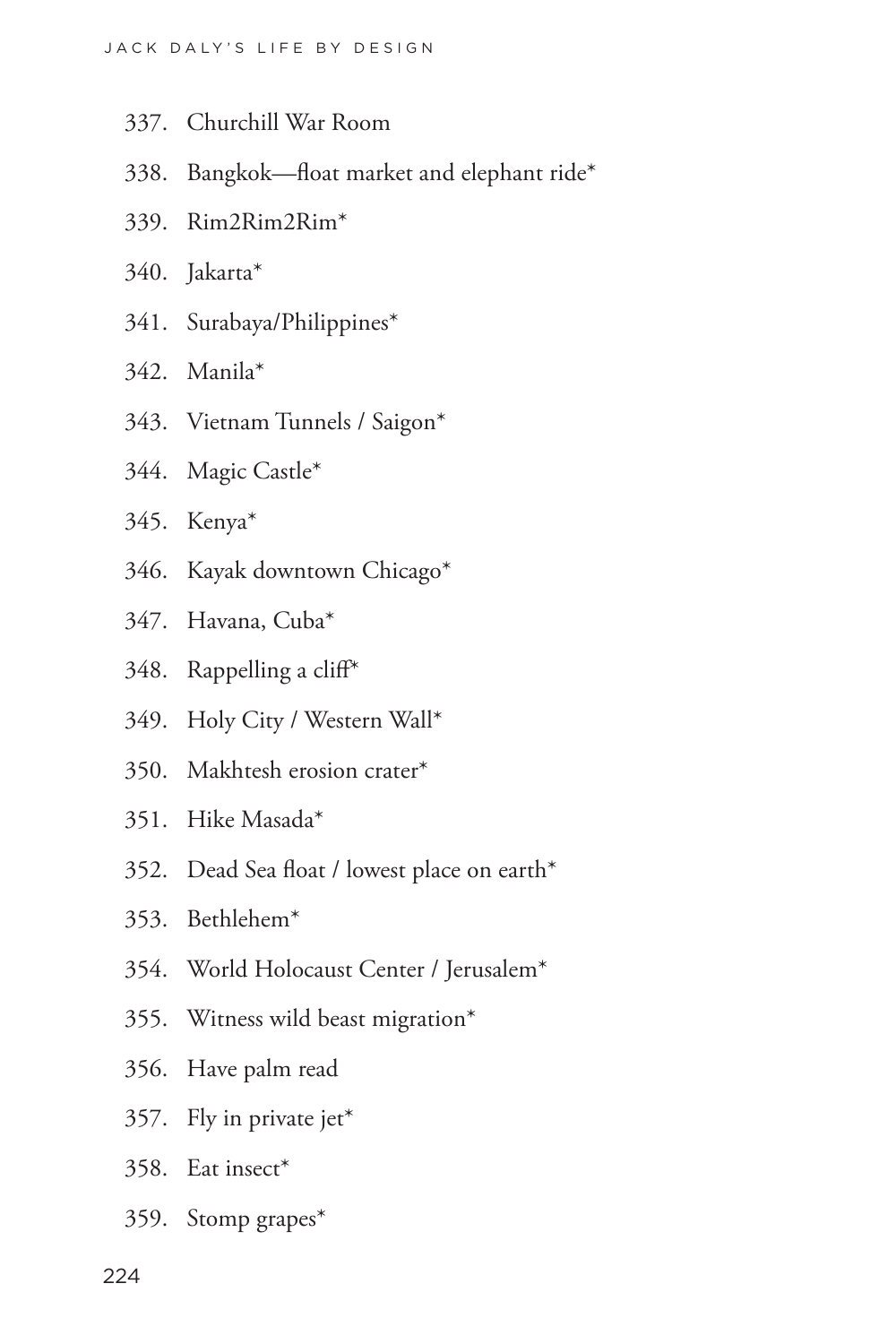- 360. Be asked for autograph\*
- 361. Be on jumbotron on stadium\*
- 362. Get a standing ovation\*
- 363. Saber a champagne bottle
- 364. Walk on nude beach … naked
- 365. Axe throwing\*
- 366. Ride an elephant\*
- 367. Ride in a tuk tuk\*
- 368. Sleep in overnight train\*
- 369. Book on Times Square\*
- 370. Drink at Guinness Brewery\*
- 371. Hear Andrea Bocelli sing
- 372. Van Gogh Museum\*
- 373. Run marathon with grandkids
- 374. Antelope Canyon, Arizona
- 375. Badlands National Park, South Dakota
- 376. The Quiraing / Skye, Scotland
- 377. Canyon de Chelly, Arizona
- 378. Easter Island, Chile
- 379. Museum Island, Berlin
- 380. The Alhambra, Granada, Spain
- 381. Cinque Terre, Mediterranean, Italy
- 382. Abu Simbel, Egypt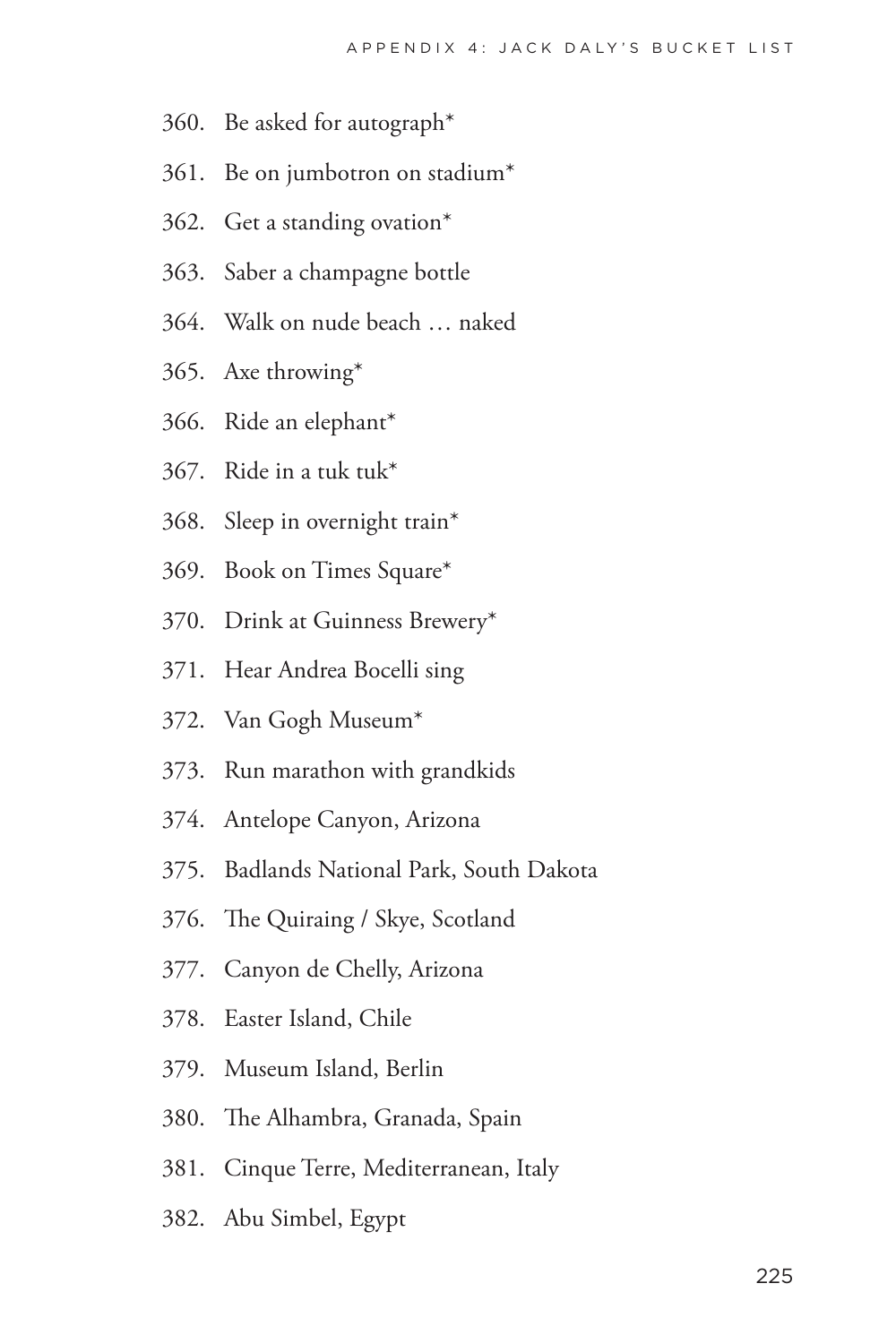- 383. Doha, Qatar
- 384. Terracotta Warriors, China
- 385. Golden Temple Dambulla, Sri Lanka
- 386. Bagan, Myanmar, Burma
- 387. San Juan Islands, Washington
- 388. Maritime Provinces, Canada
- 389. Biscayne National Park, Florida
- 390. Bora Bora, French Polynesia

As of 7/10/2021, 293/390 done or 75 percent.

Earlier, I discussed some of my most memorable bucket list experiences. I've shared several more here for those interested in hearing more.

- 1. Marathon all seven continents: I expected Antarctica to be my favorite on this journey, but the minimal snow at the time and the repetitiveness of running a short route bumped it down a notch. Poetic that my final continent marathon would be on the Great Wall of China. The route and overall experience was a once-in-a-lifetime experience for sure, and extra special was lifelong friend Rick Iovine participating. Since the snow was sparse in Antarctica, good friend Mark Moses and I elected to head north to the polar circle for a marathon, where we got all we were asking for and then some! This marathon ranks as my all-time-favorite marathon.
- 2. Ironman World Championship in Hawaii: While Ironman is the same distance in all races (140.6 miles of swim/bike/run), whenever speaking with people familiar with the topic, the question always asked is "Have you done Hawaii?" Knocking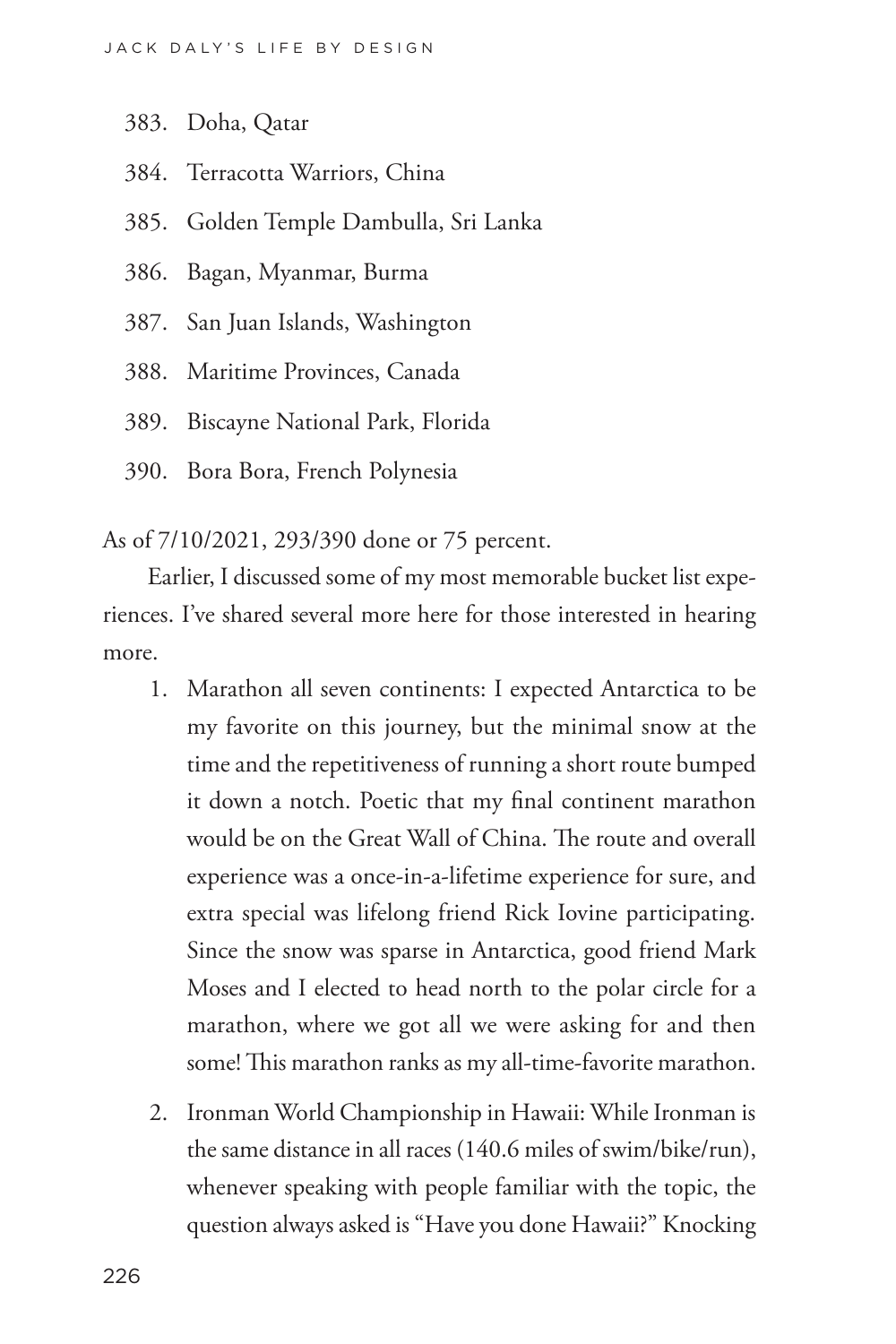this off the list with so many great friends and family was a life highlight. Of special note is that my wife, Bonnie, was always my biggest cheerleader, and she was present at every one of the fifteen Ironmans I completed.

- 3. North Pole Marathon: Of the ninety-five marathons run, my favorite is this one. Below zero temps, held in Greenland on the polar circle, snow to knees for first 10K, ice based for the 26.2 miles, and a point-to-point route brought so much beauty during such an epic day. I was once again joined by my buddy Mark Moses, and we extended our stay and toured this remarkable country.
- 4. Presidential libraries: Thirteen libraries visited over a ten-year period, with lots of leadership learning along the way, as was detailed in an earlier chapter. It was fun to race my friend and book publisher Adam Witty to see who would finish first. I narrowly beat him, as he fell one short with, of all things, the library I grabbed first—Bill Clinton.
- 5. Great Wall Marathon: The Great Wall of China is worth a visit in its own right, but to race a marathon on it is taking it to another level. Add to that it was my final continent in my quest for marathons on all seven continents, and it becomes a bucket list highlight. Close friend Rick Iovine joined me again, and we both agreed this was one of our very best outings.
- 6. Acropolis in Athens: Bonnie and I teamed this visit up with our first Mediterranean cruise, visiting several Greek Isles and finishing up in Istanbul. The entire experience is forever in my memory, and the touring of the historic area of Athens was everything that I had imagined and more.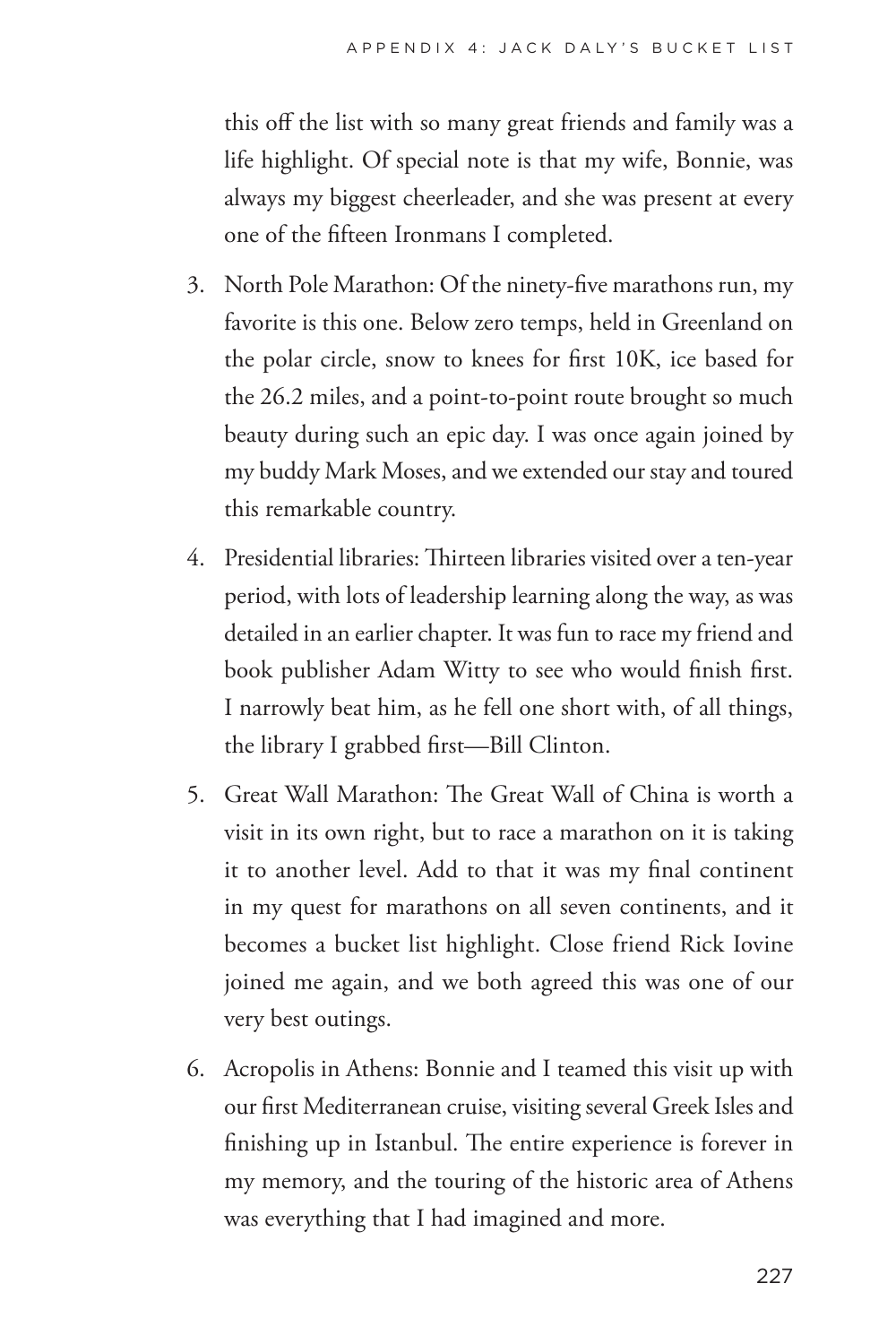- 7. Mediterranean cruise: Bonnie and I became big fans of the Med and cruising and experienced four different outings, each with unique ports and memories. Venice, Rome, Barcelona, Santorini, Istanbul, and Dubrovnik are just a few of the highlight stops.
- 8. Moscow and St. Petersburg: Ever since high school, Red Square and Moscow have always held out a fascination for me. What a treat that my speaking business would take me not once but twice to Moscow. The Kremlin and Red Square were all that I had imagined; however, the rest of the city was nothing to necessarily get excited about—more of a large, crowded city that could be seen anywhere. The jewel of the visit was a visit to St. Petersburg, and we were blessed with ideal tourist weather. In the interest of simplicity, I would describe it as a city similar to Paris, where buildings are works of art themselves and then are full of amazing worldrenowned art as well.
- 9. Rome/Vatican: I've had the good fortune to visit this amazing city on several occasions, and each time it's with a sense of marvel and history. As Arnold is famous for saying, "I'll be back."
- 10. France/Paris: Museums, palaces, food, and beauty all wrapped together in the city of Paris. Long on the bucket list for both my wife, Bonnie, and me, we reveled in our visit, albeit too short. When I lost Bonnie to pancreatic cancer, I figured I would ride the rest of life out as a single guy. That all changed when I met my soul mate, Karen Caplan, a favored client for over twenty years. I'm committed to now return with Karen to draw in this city's magic.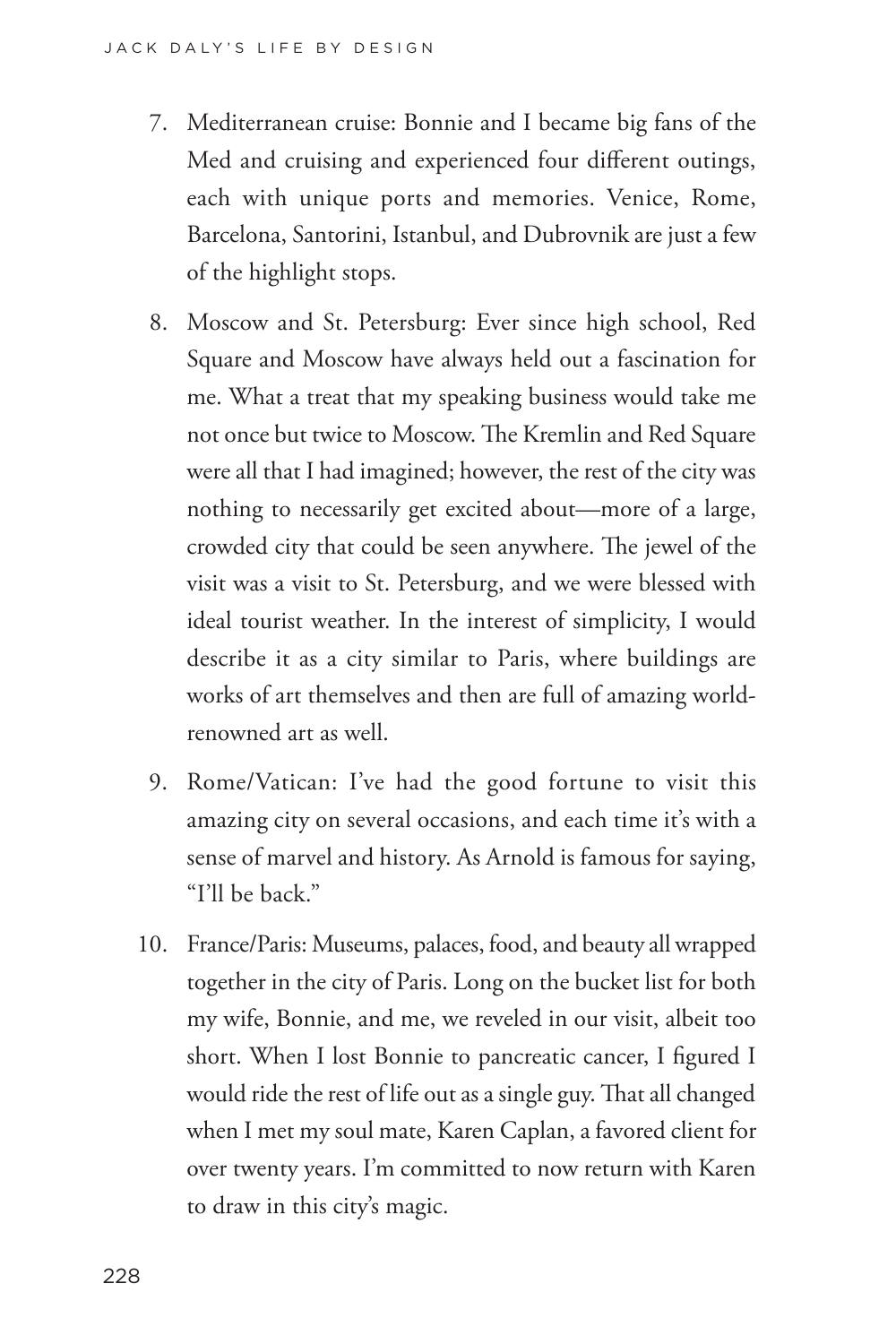- 11. Budapest: We arrived by way of a river cruise on the Danube, and the grandeur of this capital city of Hungary was profound. One of the most photogenic cities in Europe, with the majestic riverside Parliament Building and the stunning basilicas, the city begs for a longer visit than what's afforded on a cruise.
- 12. Cover of magazine: Here was yet another stretch. I had been published in many magazines worldwide, which was gratifying in itself. But somehow making the cover had eluded me. In fact, I decided to publish my own magazine (*Get Jack'd*) so I would make the cover each issue! Finally, a couple of years later, I legitimately made it with *Culturama*, based in India. Truly a treat! Special thanks to editor Rohini Manian for the invitation and to EO for inviting me to speak throughout India.
- 13. Bungee jump: The Kawarau Gorge Suspension Bridge was the first-ever bungee jump, and the river water sure comes up quick for your submersion! Later in the day, I headed to the Nevis Canyon bungee, at the time the highest bungee in the world at 134 meters above the canyon. Not for the faint of heart, it was a full eight-second drop before snatched. Thrill of a lifetime! And yes, I would do it again!
- 14. NCAA basketball finals: Best friend Rick Iovine and I have been lifelong college basketball fanatics, and our wives were not far behind in enthusiasm for the game, and in 2015 we got to knock this bucket list item off. Ever since the legendary John Wooden championship run at UCLA, I've viewed Coach Mike Krzyzewski in a similar vein at Duke. It was pure joy to be there to see Duke prevail over Wisconsin 68–63 in Indianapolis.